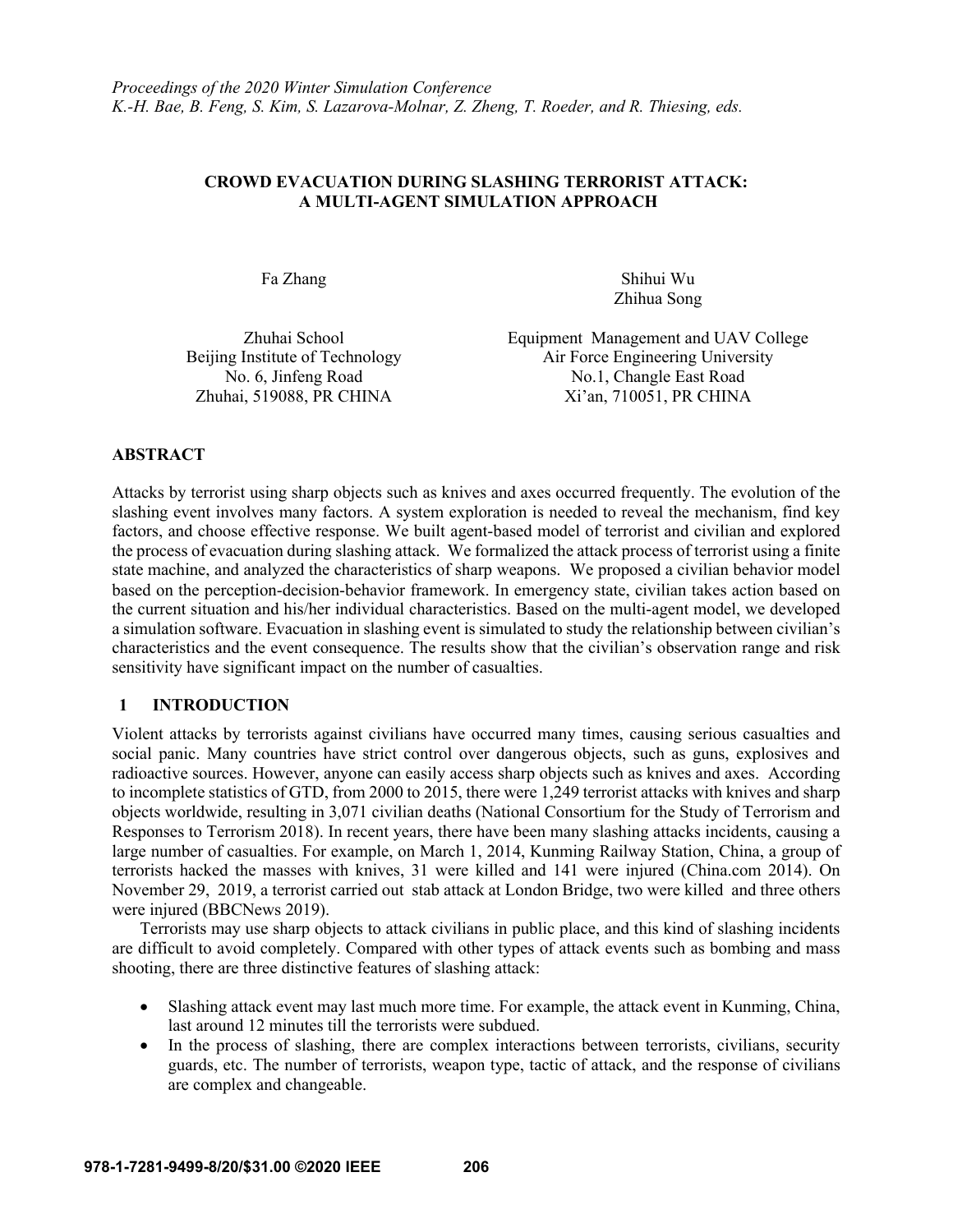• Slashing event is taking place in a certain space. The development of the event is affected by many spatial factors, such as spatial layout, number and location of exits.

Therefore, slashing attacks are carried out in a certain space, and the terrorists interact with civilians forming complex dynamic. The dynamic of the event is influenced by many factors. It is necessary to understand the characteristics of the slashing attack and reveal the impact of different factors.

### **2 LITERATURE REVIEW**

There are many studies on terrorist attacks. Especially after the 9·11 incident, many researches have conducted from different perspectives. Most studies focus on terrorist attack events which have occurred frequently in recent years, such as suicide bomber (Usmani and Kirk 2009), mass shooting (Hayes and Hayes 2014), biochemical weapon (Song et al. 2013), and poisonous gas (Wan et al. 2014). There are a few studies on slashing with sharp objects. Liu extended the social force model and studied the effects of spatial layout, number of terrorists, and initial distribution on the consequences of this kind of event (Liu 2018). Chen studied the evacuation process, and analyzed the effects of sensitivity factors, attack intensity, and population density (Chen et al. 2018). Wang investigated the crowd dynamic in public space using video (Wang et al. 2019).

So far the research on the behavior of terrorists and civilians in terrorist attacks is not enough. There are only some studies on the behavior of civilians in disasters, such as building fires. Kuligowski surveyed the survivors of the World Trade Center in the 9·11 incident (Kuligowski 2011), and proposed a predicting human behavior model during building fires (Kuligowski 2013). This model is a conceptual framework, and the input factors and mechanisms of each stage are not specifically designed. Reneke proposed an evacuation decision model (EDM), which classifies the individual state in the pre-movement stage into normal, investigation and emergency (Reneke 2013). Based on the EDM model, Lovreglio further considered the influence of demographic characteristics and personal characteristics (Lovreglio et al. 2016). Kinateder summarized the impact factors of risk perceived (RP) in building fires and the relationship between RP and protective actions (Kinateder et al. 2015).

These studies revealed some psychological-behavioral characteristics of civilians, which provides a basis for the study of terrorist attacks. In this paper, we establish an agent-based model to investigate the evacuation of civilians during slashing attack. This paper is organized as follows. Section 1 introduced the slashing attack events. Section 2 reviewed the related studies. Section 3 built a terrorist behavioral model. In Section 4, the behavior model of civilians is established. Section 5 explored the impact of the characteristics of civilians on the consequences of the event. Finally conclusions were given.

#### **3 TERRORIST BEHAVIORAL MODEL**

#### **3.1 Attack Process**

In public place, terrorists may use sharp objects such as knives, axes, swords, etc., to attack civilians. In this type of attack, the basic actions of terrorists include: choosing a target, approaching the target and carrying out the attack. The attack process can be described by a finite state machine, which has three states: selecting target, approaching target, and executing attack. These states and the transitions among states are shown in Figure 1.

When a terrorist starts to attack, he/she is firstly in the "selecting target" state, to select a civilian as target based on criteria, and then transfer into the "approaching target" state. In the "approaching target" state, he/she moves quickly, try to get close enough to the target. During approaching, he/she maybe abandon the target, and return to the "selecting target" state. There are some reasons for giving up the current target, e.g. the target moving too quickly to get close, or found a more valuable civilian. In the "approaching target" state, once he/she is close enough to the target , he/she will transfer to the "executing attack" state, and start to slash the target. The slashing action may be performed for many times. In the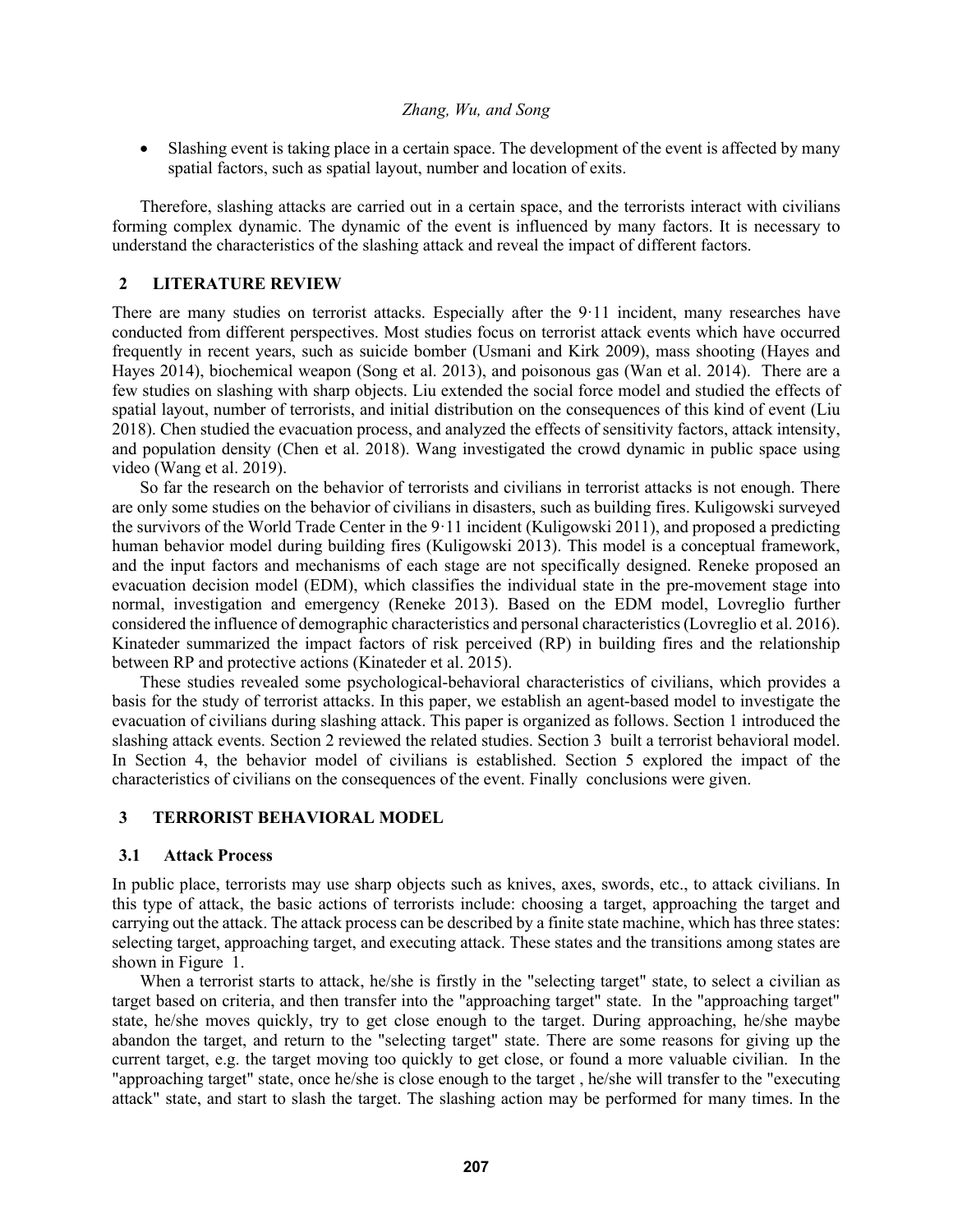attacking process, if the target counterattack, or the target flee away, the attack may be withdrawn. In each state, it is possible for the terrorist to stop the attack because losing the intention of attack.



Figure 1: Finite state machine for terrorist attack process.

### **3.2 Target Selection**

It is difficult to determine how a terrorist chooses a target. Roughly, the selection strategy can be divided into two categories. The first is to choose a target based on some criterion, such as social role, age, gender, and so on. The second is to select a target randomly. The common strategies for random selection is to choose one person in dense areas near to the terrorist.

We simplify the random strategy as follows. The 360° range around the terrorist is divided into 8 fanshaped areas with an angle of 45°. Count the number of people in each sector within a certain distance, select the sector which has the largest number of people as the attack direction, and select the closest civilian in this sector as the target. If there are more than one civilians in the nearest distance, randomly select one.

#### **3.3 Attack Range**

When a terrorist uses sharp object to attack, he/she can only cause damage when the weapon could make physical contact with civilian. The effective attack range can be viewed as a sector centered on the terrorist's body. There are three parameters: the maximum attack distance  $r_{max}$ , the minimum attack distance  $r_{min}$ , and the angle  $\theta$ , as shown in Figure 2.



Figure 2: Attack range of a sharp object.

The maximum attack distance  $r_{max}$  is approximately equal to the distance from the center of the body to the end of the weapon, which is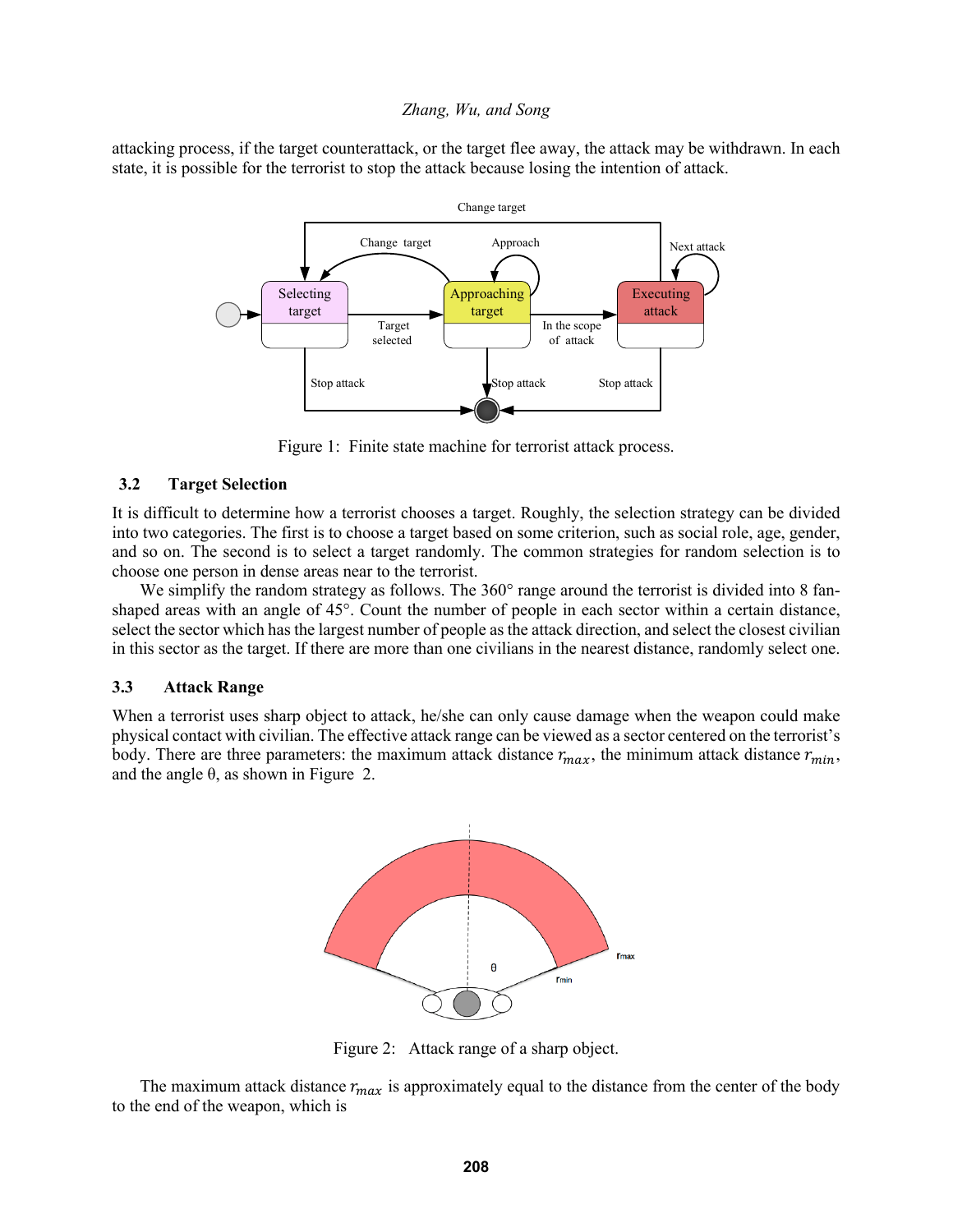$$
r_{max} = shoulder \; width/2 + upper \; arm \; length + for \; earth \; length \qquad (1)
$$

+ ℎ + ℎ − ℎ ℎ

To implement an effective attack, the tool must be accelerated within a certain distance. When the upper arm is fully bent close to the torso and the forearm is attacked, the minimum distance is the shortest attack distance, which is

$$
r_{min} = shoulder \; width/2 + upper \; arm \; length \qquad (2)
$$

Generally a terrorist can only attack a target in front of him. According to human physiological data, the human eye has a field of view of 124°. It can be considered that terrorist may attack civilians within the range of  $\theta = \pm 62^\circ$ .

A terrorist using a sharp object cannot continuously launch attack. The time interval required between two adjacent attack is subject to a random distribution, and the distribution parameters are determined by the attack mode, and the average time scale is between several seconds and several tens of seconds.

### **4 CIVILIAN BEHAVIORAL MODEL**

#### **4.1 The Behavioral Framework**

Civilians in public space are usually in normal state. During attack event, their psychology and behavior have a dynamic evolution process. At the beginning of the attack, a civilian can't immediately be aware of it. Only after a period of time, the individual perceives some cues and draws attention to the event. Noticed the abnormal situation, civilian need to further collect relevant information. When the individual believes that his safety is threatened, he enters the state of emergency and takes actions.

In the response stage, civilians and terrorists play a dynamic game. In this stage, both of them continue to collect information, assess the situation, make decision, and execute activities. The most important factor affecting civilian is the level of risk perceived (RP), which has a fundamental impact on mental state, decision-making pattern, and behavioral choice. Based on the EDM framework (Lovreglio et al. 2016), combined with the characteristics of terrorist attack, the response process of civilian is abstracted into an RP-centric framework, including perceived cues, perceived risk, psychological state, decision making, and taking action, as shown in Figure 3.

In the stage of perceived cues, civilian collects information, including the number and location of terrorists, the behavior of surrounding people, and space-related information. Individual synthesizes information to form situation awareness, which determines the risk perceived. The risk perceived is normalized as a [0, 1] continuous variable with two thresholds  $R_I$ ,  $R_E$ . According to the level of RP, the individual's psychological state is divided into normal ( $0 \leq RP < R_I$ ), investigating ( $R_I \leq RP < R_E$ ), and emergency ( $R_E \leq RP \leq 1$ ). In normal state, the individual believes that there is no risk. In investigating state, the individual often slows down current activity and further collects clues. In emergency state, individual may adopt different decision-making mode (heuristic, experimental, bounded rational) and take action.

The behavior of civilian in a real event is influenced by personal characteristics, group characteristics, and environmental characteristics. Individual's physiology, psychology, experience, social role, etc. are different, and the choice of behavior will be different. The demographic characteristics, occupational background, and health level of the group will also have impact. The type of public space, spatial layout, equipment and facilities, and surrounding space all have a certain impact on individual behavior.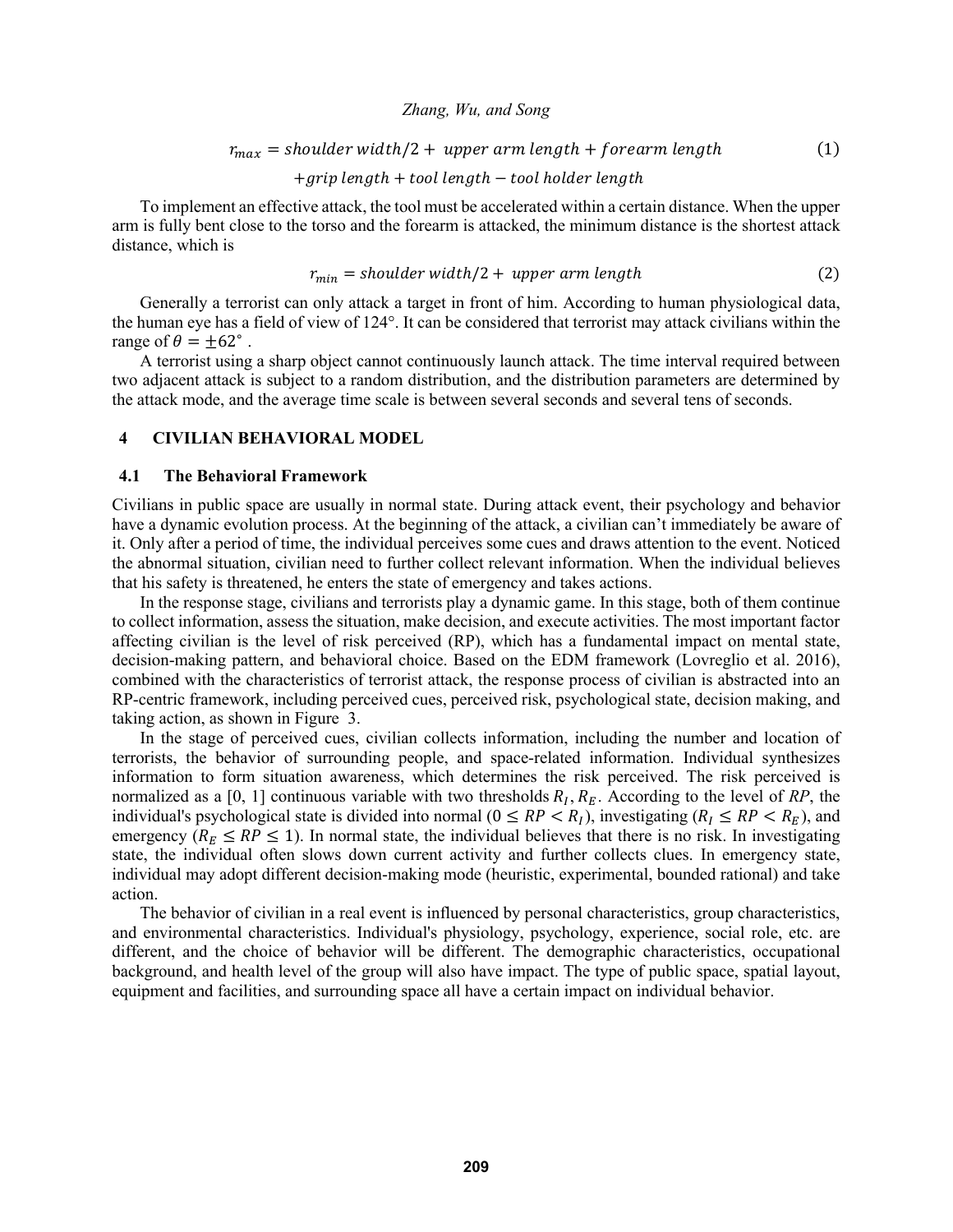*Zhang, Wu, and Song*



Figure 3: The psychological behavior framework of civilians in attack event.

# **4.2 Risk Perceived**

During attack event, civilian collects relevant cues and then generates perceived risk. There are many cues in the terrorist attack event, which are roughly divided into direct cues and indirect cues. Direct cues are mainly visual or auditory information generated by terrorist. These cues are strongly irritating and have a greater impact on the perceived risk of civilian. In addition, civilian will infer the state of the event based on some anomalies, which will affect the individual's perceived risk. The indirect cues are mainly caused by the public reaction caused by the attack, such as rushing out, shouting, hiding.

Among these many cues, the most important direct cue is the state of the terrorist. The most important indirect cue is the state of the surrounding civilians. The individual's perceived risk level is mainly determined by these two cues.

#### **4.2.1 Direct Cues**

In attack event, terrorists are the source of danger and cause psychological pressure on civilians. Perceived risk is related to the distance from terrorists, the level of violence of terrorists, and the number of terrorists.

For the impact of this direct cues, we assume:

- The smaller the distance between the individual and a terrorist, the greater the perceived risk.
- The greater the terrorist's ability to attack, the greater the perceived risk.
- The psychological pressure of many terrorists on a civilian has a cumulative effect.

Set that there are *n* terrorists in the public space. The distance between the civilian and the terrorist *i* is  $d_i$ , and the attack intensity of the terrorist *i* is  $A_i$ . The perceived risk is:

$$
R_{direct} = \frac{\sum_{i=1}^{n} \delta_i A_i e^{-d_i}}{\sum_{i=1}^{n} \delta_i A_i}
$$
(3)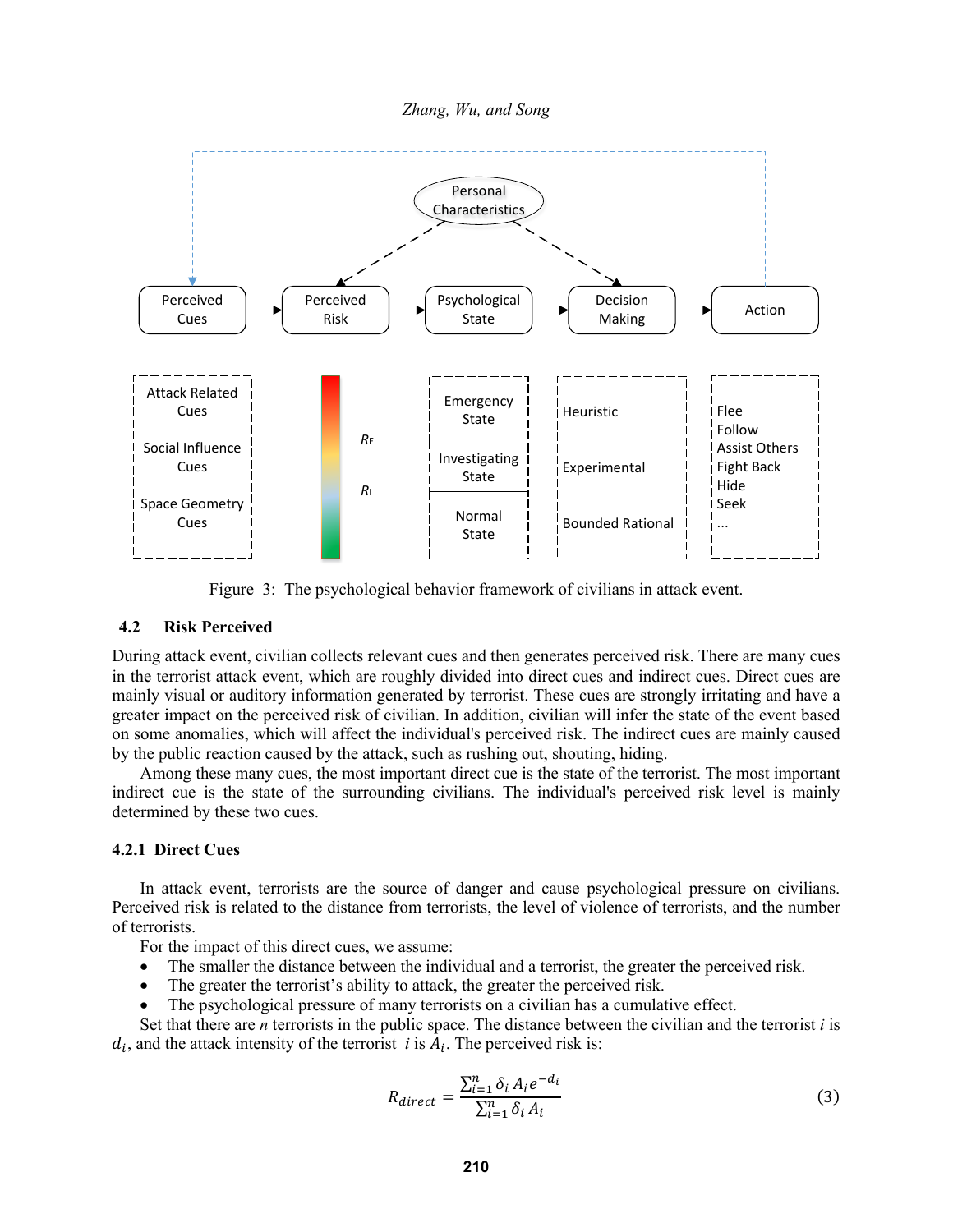The reduction factor  $\delta_i$  indicates that if there is an obstacle between the civilian and the terrorist *i*, the psychological impact caused by the terrorist becomes smaller.

#### **4.2.2 Indirect Cues**

In addition to direct cues, a civilian also observes the behavior of the surrounding civilians and speculate on their psychological state. If someone around him showed abnormal behavior (such as rushing, shouting), it can be inferred that he is in a state of emergency, causing psychological stress on the individual.

We assume that the greater the number of civilians in emergency state around the individual, the greater the psychological stress on the individual.

Assume the individual's observation range is a circle of radius *r*. There are *N* civilians in the observation area. If the number of people in emergency is  $N_E$ , the risk level of indirect leads is:

$$
R_{indirect} = \frac{N_E}{N}
$$
 (4)

#### **4.2.3 The Risk Perceived**

RP is the accumulation of psychological effects caused by direct and indirect cues. So we get

$$
RP = \alpha R_{direct} + (1 - \alpha) R_{indirect}
$$
\n<sup>(5)</sup>

where  $0 \le \alpha \le 1$  indicates the proportion of direct cues affecting perceived risk level. The  $\alpha$  indicates the extent to which an individual is affected by surrounding individuals, and the smaller the  $\alpha$ , the more likely it is to follow the around crowd.

#### **4.3 Exit Choice**

In the terrorist attack event, the most common behavior of civilian is to flee quickly. When escaping, civilian must first choose an exit. Suppose civilians know the location of the terrorists and are familiar with all the exits. The spatial relationship is shown in Figure 4. The location of the civilian is noted as  $O(x, y)$ , the location of the terrorist *j* is noted as  $T_i(x_{T_i}, y_{T_i})$ , and the center of the exit *i* is noted as  $E_i(x_i, y_i)$ .



Figure 4: The spatial relationship in exit selection.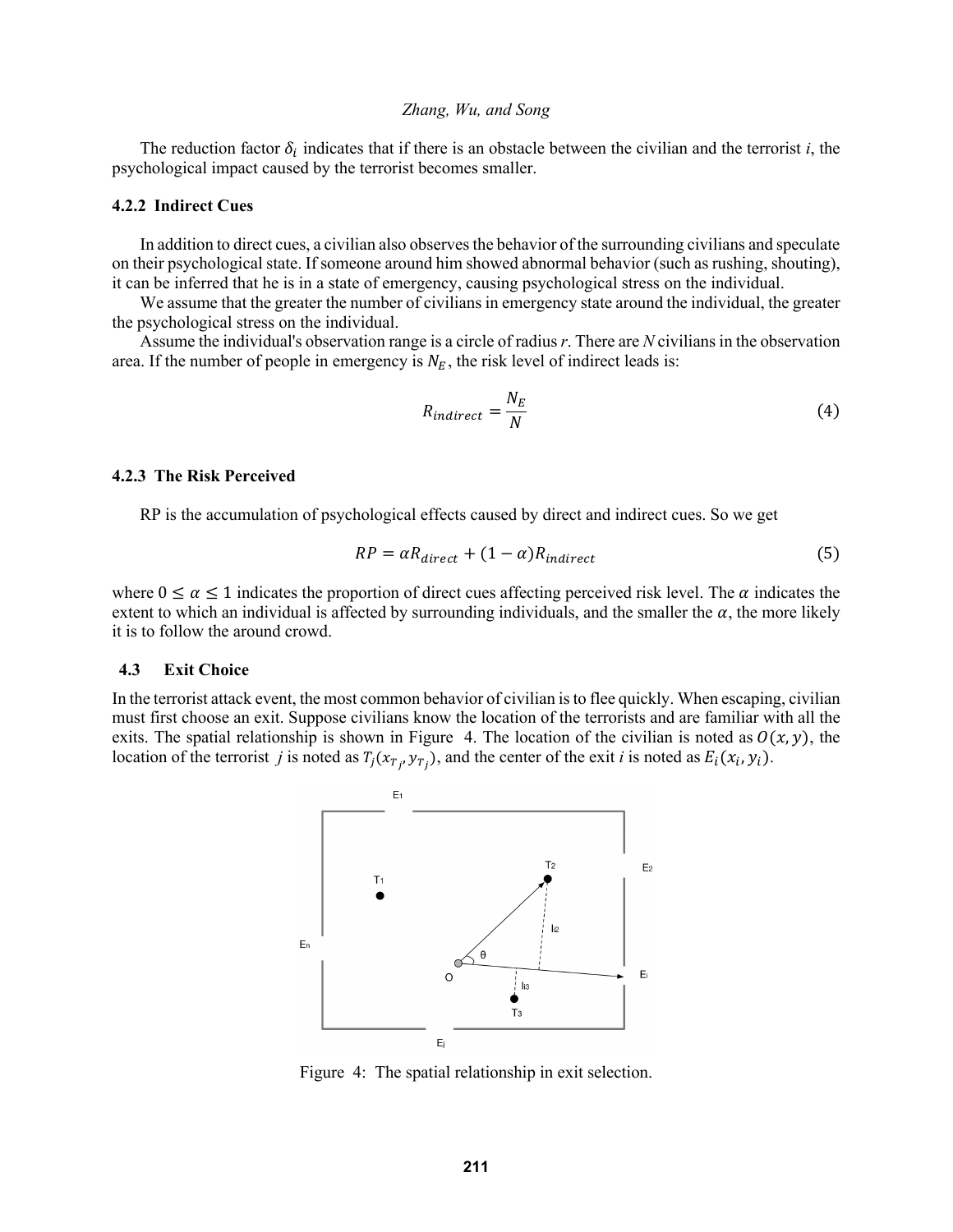Logit model is used to characterize the exit selection decision. The utility of an exit to the civilian is related to two factors: the length of the escape route and the threat of terrorists to the escape route. Obviously, the closer to the exit, the higher its utility. In addition, due to the presence of terrorists, a civilian try to avoid being close to terrorists when moving to the exit. The possibility of proximity depends on the geometric relationship between terrorists and the escape route.

It is easy to calculate the shortest line length  $D_i$  from the current position of the civilian to the exit *i*, and normalize the  $D_i$  to obtain:

$$
d_i = \frac{D_i}{max_i\{Di\}}\tag{6}
$$

For an exit, if a terrorist is in the front of the escape route, the threat is greater, and if a terrorist is behind the route, the threat is less. For the exit  $E_i$ , and the terrorist  $T_i$ , the angle  $\theta$  between  $\overrightarrow{OT_i}$  and  $\overrightarrow{OE_i}$ can be calculated. If  $-\pi/2 \le \theta \le \pi/2$ , there is a danger of being intercepted, otherwise the threat is considered to be zero.

For exit *i*, traverse all  $N_T$  terrorists that can generate threats, and use the shortest distance  $l_{ij}$  of the terrorist to the escape route to indicate its threat. Accumulate the threat effects of multiple terrorists and normalize them. The danger level of exit *i* is:

$$
Danger_i = \frac{\sum_j e x p(-l_{ij})}{N_T}
$$
\n<sup>(7)</sup>

The determined part of the utility of exit *i* is

$$
V_i = (1 - d_i)(1 - Danger_i) \tag{8}
$$

The probability that an individual chooses to exit *i* is:

$$
P_i = \frac{\exp(\beta V_i)}{\sum_{i=1}^n e x p(\beta V_i)}
$$
(9)

#### **5 SIMULATIONS**

#### **5.1 Simulation Test**

We developed a multi-agent simulation software to investigate crowd evacuation during slashing attacks. We choose a typical open public square, which is a rectangle of  $75\times40$  m, with one entrance (exit) on each side, labeled as exit1,exit2,exit3 and exit4. The width of each entrance is 15 m, and some buildings are distributed inside the square. In starting stage, some people entered the space and moving with his route. Then an attack event happen.

We have simulated the attack event for many times. Here we select one simulation run to demonstrate. We took many snapshots during the process, which are shown in Figure 5. A civilian is represented by a small circle, which has three different colors, indicating different mental states: green is normal, yellow is investigating, and red is emergency. The civilian targeted by a terrorist is surrounded with a blue ring. The terrorist is represented by a larger orange circle, the attack range is shown with a red ring, and the observation range is shown with a dotted ring.

At  $t_0$ , a terrorist enters the square from exit4. He chooses the nearest civilian within his observation range to attack. After a period of time, civilians perceive the attack and enter the response process. Starting from  $t_0$ , we simulate the attack event for 10 minutes.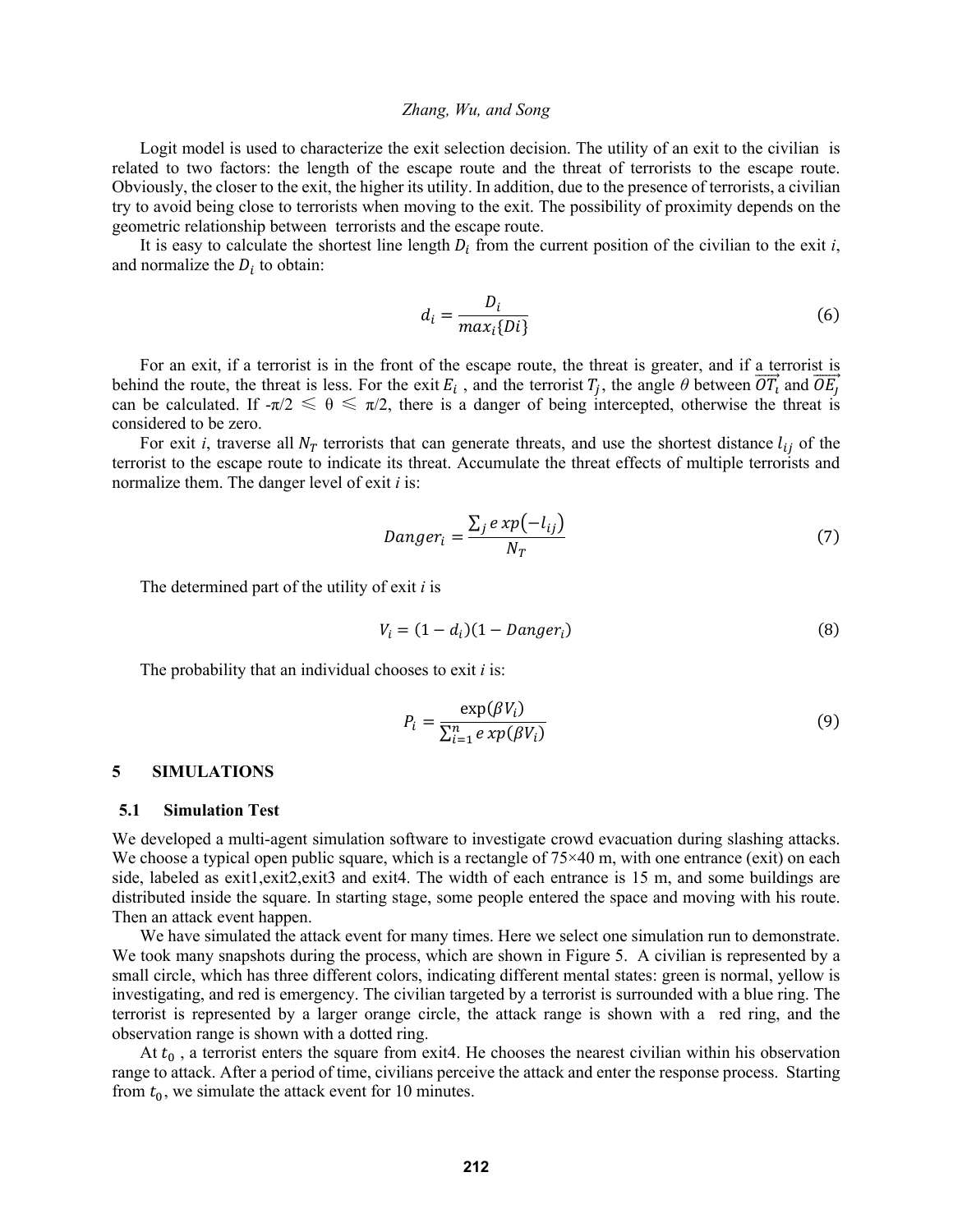At t=5s, the terrorist selected a civilian as target and start to chase him. The surrounding civilians perceived event-related cues, but the perceived risk level is lower than the emergency response level and enters the investigating state (yellow). The civilians far from the terrorist do not perceive enough dangerous information and are still in normal state (green).

At t=15s, the targeted civilian is within the range of attack, and the terrorist is attacking him. The nearby civilians detected strong danger signals, most of them entered the state of emergency (red) and quickly fled to the exit away from the terrorist. But some of the further civilians are still in watching state (yellow), and a few civilians are not aware of dangerous and still in normal state (green).

At t=25s, the terrorist killed the target, then chose another civilian as new target, and began to chase him. Most civilians are in the state of emergency and fled to the exit.

At  $t=35s$ , the terrorist are chasing the new target, and most of the surrounding civilians move away from the terrorist and fled to chosen exit quickly.



Figure 5: Snapshots of terrorist attack process.

To validate the model, we collected 10 surveillance videos of attacking events from the Internet. We compared the patterns in real events and the patterns in the simulation. In those videos, crowd show some patterns which are similar to the patterns in simulation. For example, when attack starts, those people near the terrorist enter wait-and-see state. As the terrorist approach and the people nearby enter into emergency, civilian gradually turn into the state of emergency and then flee away from the terrorist. When the distance to the terrorist become large again, they reenter the wait-and-see state.

### **5.2 Civilian Characteristics and Casualties**

The consequence of attack event is affected by many factors, including the spatial layout, the number of terrorists, the manner of terrorist attacks, the composition and attributes of civilians. Attacks may have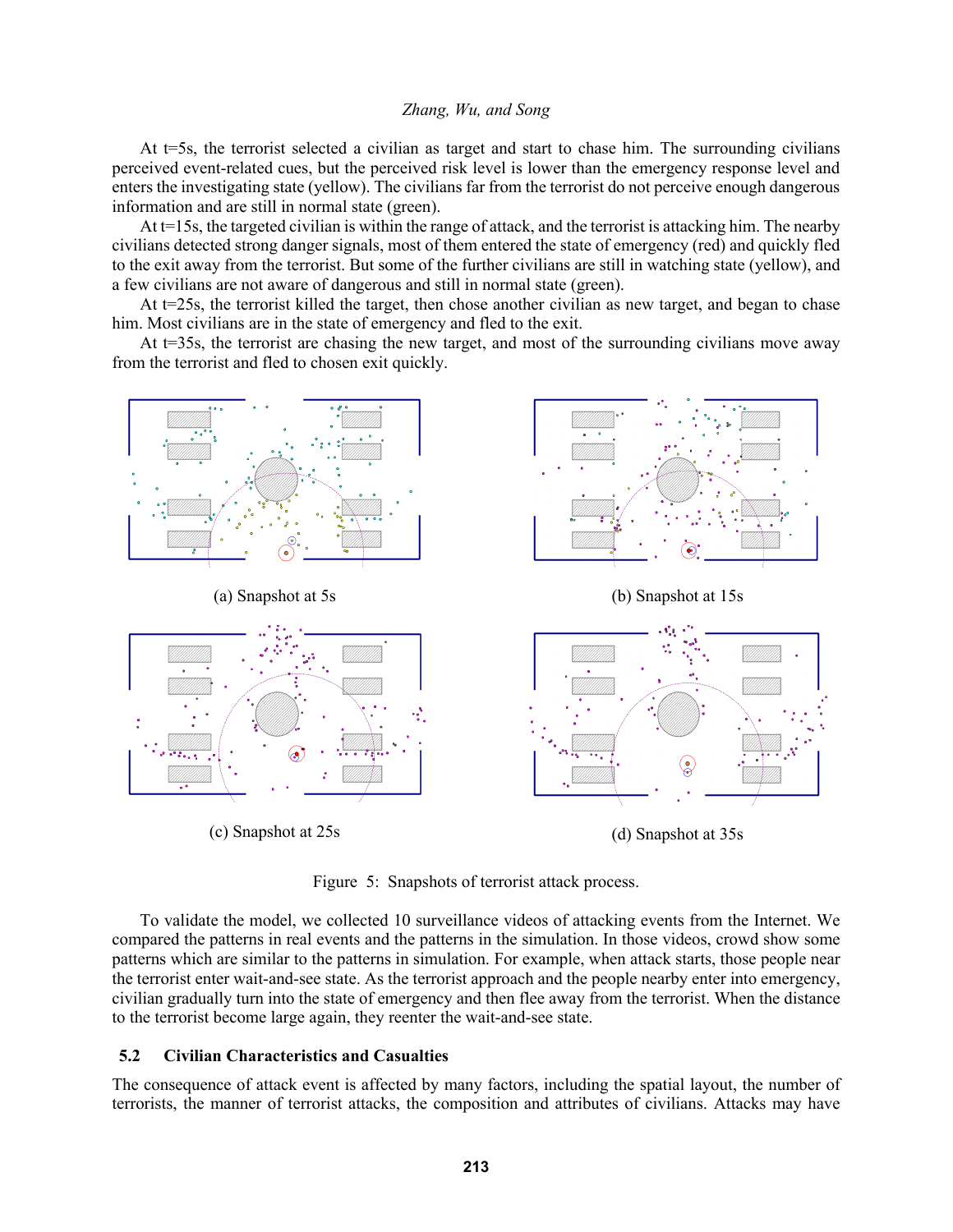many effects, but the most important is the number of casualties. In this paper we explored the relationship between civilian characteristics and the number of casualties.

With the typical square with four exits, now we set the width of each exit to 2 m. There are 200 civilians distributed in the square. At t=0s, a terrorist entered the square from exit4 and start to attack. Simulate the attack event for 10 minutes.

#### **5.2.1 Observation Range**

There are always some objects in the space which may obscure the line of sight, and civilians have different sensitivities to their surroundings. It can be assumed that the observation range of civilian is limited. Assuming that the observation range is a circular, and different radii represent the individual's vigilance level. Let the observation radius of civilian varies from 5 m to 20 m, with a step of 2.5 m. We repeated the simulation for each observation radius 20 times and collected the number of casualties. The mean and standard deviation of the number of casualties in different observation range are shown in Figure 6.



Figure 6: Observation radius and the number of casualties.

The result shows that the scope of observation has a significant impact on the consequence of event. The relationship between the observation radius and the number of casualties is a S-shaped curve. As the observation radius increases, the number of casualties decreases. In the middle range of the radius, the casualty deceases rapidly while the radius increases. The reason for this is that a larger observation radius helps the civilian to early perceive attack, so may take action early. He can avoid the danger of being close to the terrorist, then reduce the possibility of being attacked, and reduce the number of casualties.

#### **5.2.2 Risk Sensitivity**

The civilian has three mental states and there are two risk thresholds,  $R_l$  and  $R_E$ . The different thresholds represent the sensitivity to risk. Set the layout of the square space as above and the observation radius is set to 15 m. Now we set different risk thresholds,  $R_I$  takes 0.2, 0.4, 0.6, 0.8, and  $R_E$  takes 0.3, 0.5, 0.7, 0.9. For 10 combinations of  $R_I < R_E$ , simulation was repeated 20 times to collect the number of casualties. The mean of number of casualties in different configurations are shown Figure 7.

It shows that given  $R_I$ , the number of casualties increases rapidly while  $R_E$  increases. Given  $R_E$ , the number of casualties does not change significantly as  $R_I$  increases. It implies that  $R_E$  is a key factor affecting the casualties. So, when attack occurs, the individual should be in the state of emergency as soon as being aware of the danger, helping to significantly reduce the casualties. However, entering the investigating state at low risk has no significant effect on the casualties.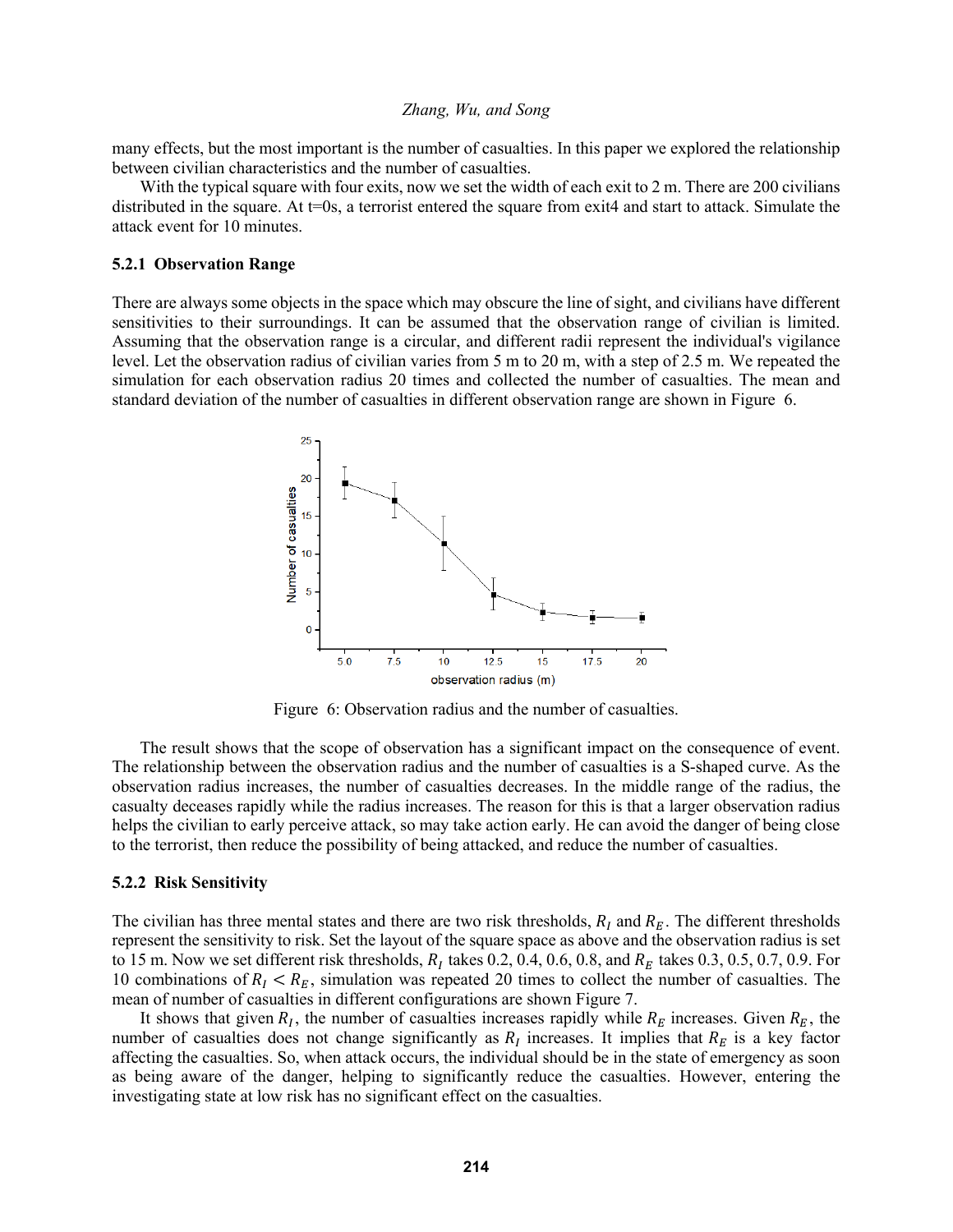

Figure 7: Risk threshold  $R_I$ ,  $R_E$  and the number of casualties.

#### **5.2.3 Emergency Speed**

Pedestrians will speed up when they enter the state of emergency. Walking speed in emergency state is affected by many physical and psychological factors. Set the civilian observation radius to 15 m, the risk threshold  $R_I$ =0.2, and  $R_E$ =0.5. Define the emergency factor *ef* as the ratio of the emergency speed to the normal speed. For *ef* values 1.0~3.0, step 0.5, make 20 simulation replications for each *ef* value, the mean and standard deviation of casualties are shown in Figure 8.



Figure 8: The relationship between the emergency speed and the number of casualties.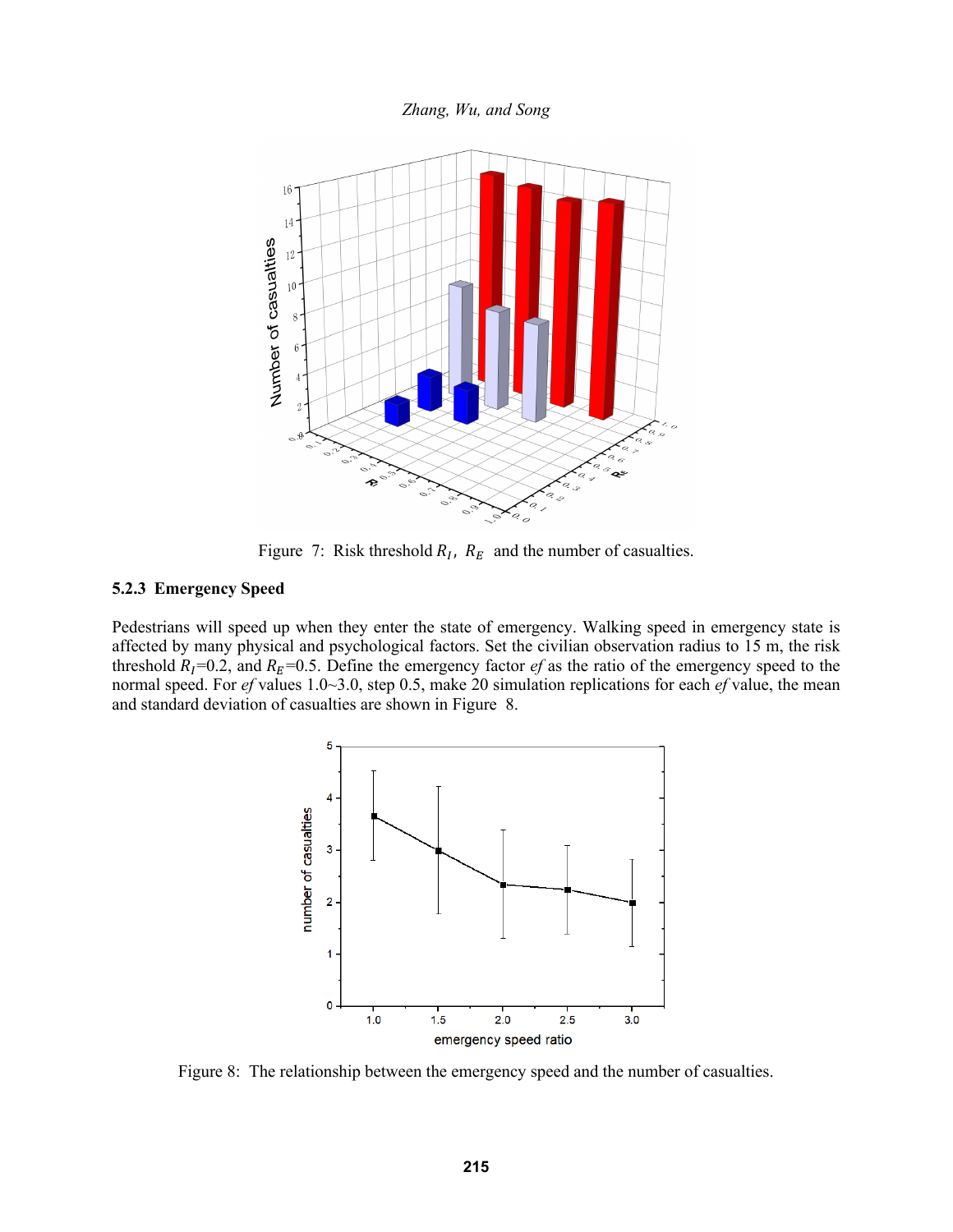As the emergency speed increases, the number of casualties decreases. However, compared with the risk sensitivity and the observation radius, the influence of the speed is not very high. Therefore, increasing the observation radius and lowering the emergency risk threshold have a significant effect on reducing casualties.

#### **6 CONCLUSIONS**

Terrorists use knives or axes to chop down crowd in public space may cause heavy casualties and have serious impact on society. It is difficult to prevent such attack event completely. In the process of slashing, terrorists and civilians are playing a dynamic game, and the system evolution is complex. We analyzed the slashing attack, constructed the behavior model of terrorists and civilians with the agent-based approach, and developed a simulation software, which can be used in counter-terrorism research. We explored the relationship between the characteristics of civilians and the consequence of attack event. The results show that observation range and risk sensitivity have significant impact on the number of casualties.

Preventing terrorist attacks in public space is a very complicated problem. This paper only analyzed the simplified slashing event at the tactical level, built behavior model and simulate the process of fleeing from attackers. However the real situation is very complicated. For example, civilians may seek companions, hide, follow blindly and even fight against terrorists. The lack of data on terrorists also makes it difficult to describe their behavior. We should further study and combine with survey, experiment, and big data analysis to build a more realistic model and better support counter-terrorism.

## **ACKNOWLEDGMENTS**

This research was supported by National Natural Science Foundation of China (No. 71571190). The authors appreciate the supports deeply.

#### **REFERENCES**

BBCNews. 2019. London Bridge attacker convicted of terror offence. https://www.bbc.com/news/uk-50610215, accessed 10<sup>th</sup> July. Chen, C., Y. Tong, C. Shi, and W. Qin. 2018. "An Extended Model for Describing Pedestrian Evacuation under the Threat of

Artificial Attack". *Physics Letters A* 382(35):2445-2454.

- China.com. 2014. Violent terrorist attacks in Kunming in March 1, 2014. https://news.china.com/history/today/0301/index.html, accessed 10<sup>th</sup> July.
- Hayes, R. and R. Hayes. 2014. "Agent-based Simulation of Mass Shootings: Determining How to Limit the Scale of a Tragedy". *Journal of Artificial Societies and Social Simulation* 17(2):5.
- Kinateder, M. T., E. D. Kuligowski, P. A. Reneke, and R. D. Peacock. 2015. "Risk Perception in Fire Evacuation Behavior Revisited: Definitions, Related Concepts, and Empirical Evidence". *Fire Science Review* 4(1):1.
- Kuligowski, E. 2011. *Terror Defeated: Occupant Sensemaking, Decision-Making and Protective Action in the 2001 World Trade Center Disaster*. Ph.D thesis, University of Colorado at Boulde, Boulder.
- Kuligowski, E. 2013. "Predicting Human Behavior during Fires". *Fire Technology* 49(1):101-120.
- Liu, Q. 2018. "A Social Force Model for the Crowd Evacuation in a Terrorist Attack". *Physica A* 502:315-330.
- Lovreglio, R., E. Ronchi, and D. Nilsson. 2016. "An Evacuation Decision Model based on Perceived Risk, Social Influence and Behavioural Uncertainty". *Simulation Modelling Practice and Theory* 66:226-242.
- National Consortium for the Study of Terrorism and Responses to Terrorism. 2018. Global Terrorism Database www.start.umd.edu/gtd/, accessed 10<sup>th</sup> July.
- Reneke, P. 2013. "Evacuation Decision Model". Technical Report NIST IR 7914, National Institute of Standards and Technology, https://www.nist.gov/publications/evacuation-decision-model, accessed 10th July.
- Song, Y., J. Gong, Y. Li, T. Cui, L. Fang, and W. Cao. 2013. "Crowd Evacuation Simulation for Bioterrorism in Micro-Spatial Environments based on Virtual Geographic Environments". *Safety Science* 53:105-113.
- Usmani, Z. and D. Kirk. 2009. "Modeling and Simulation of Explosion Effectiveness as a Function of Blast and Crowd Characteristics". *The Journal of Defense Modeling and Simulation* 6:79-95.